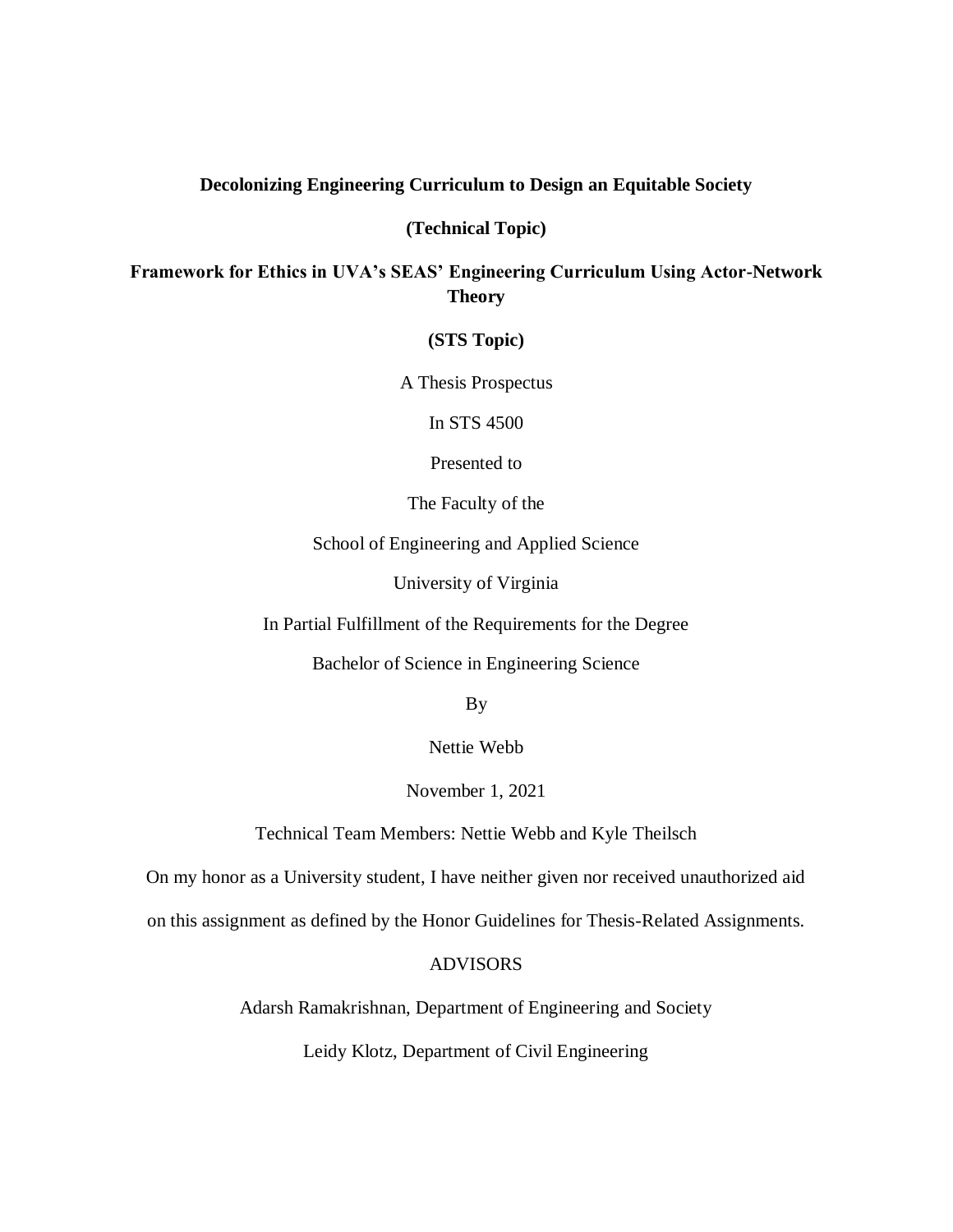#### **Introduction**

After the protests in response to George Floyd and Breonna Taylor's murders,

universities, corporations, and leaders were called to be accountable for their role in perpetuating violent racism and the history of white supremacy in the United States. Engineers also responded to these events in the Journal on Engineering Education's October 2020 issue. Here, engineering professors — almost all from marginalized backgrounds— highlight how engineering curriculum and the discipline contribute to upholding white supremacy. The journal focuses on how the influence of the industrial revolution, colonization, and capitalism have centered engineering education curriculum and pedagogy around the white and male perspective (Kelly C., 2020). Western colonizers dehumanized BIPOC communities into areas that were considered 'wastelands' ready for their resources and culture to be stripped away. As prescribed by Traci Voyles in Wastelanding: Legacies of Uranium Mining in Navajo Country, "wastelanding" is "a racial and a spatial signifier that renders an environment and the bodies that inhabit it pollutable." Western colonization of the Americas led to the genocide of nearly 50 million Indigenous people. Here, colonists' "primary motive for [this genocide] was not race (or religion, ethnicity, grade of civilization, etc.) but access to the territory" considered "empty except for Indians" (Voyles, 2015). This ideology formed the framework of the nation, was supported through economic development during the industrial revolution, and is relevant to the engineering curriculum because it formed the motivation and lenses for technological innovation.

Locally, the Black Charlottesville community called the University of Virginia (UVA) to be accountable for the foundational roots connected to racism (Black Community, 2020). These roots come from Tomas Jefferson's design of the university to uphold the segregated southern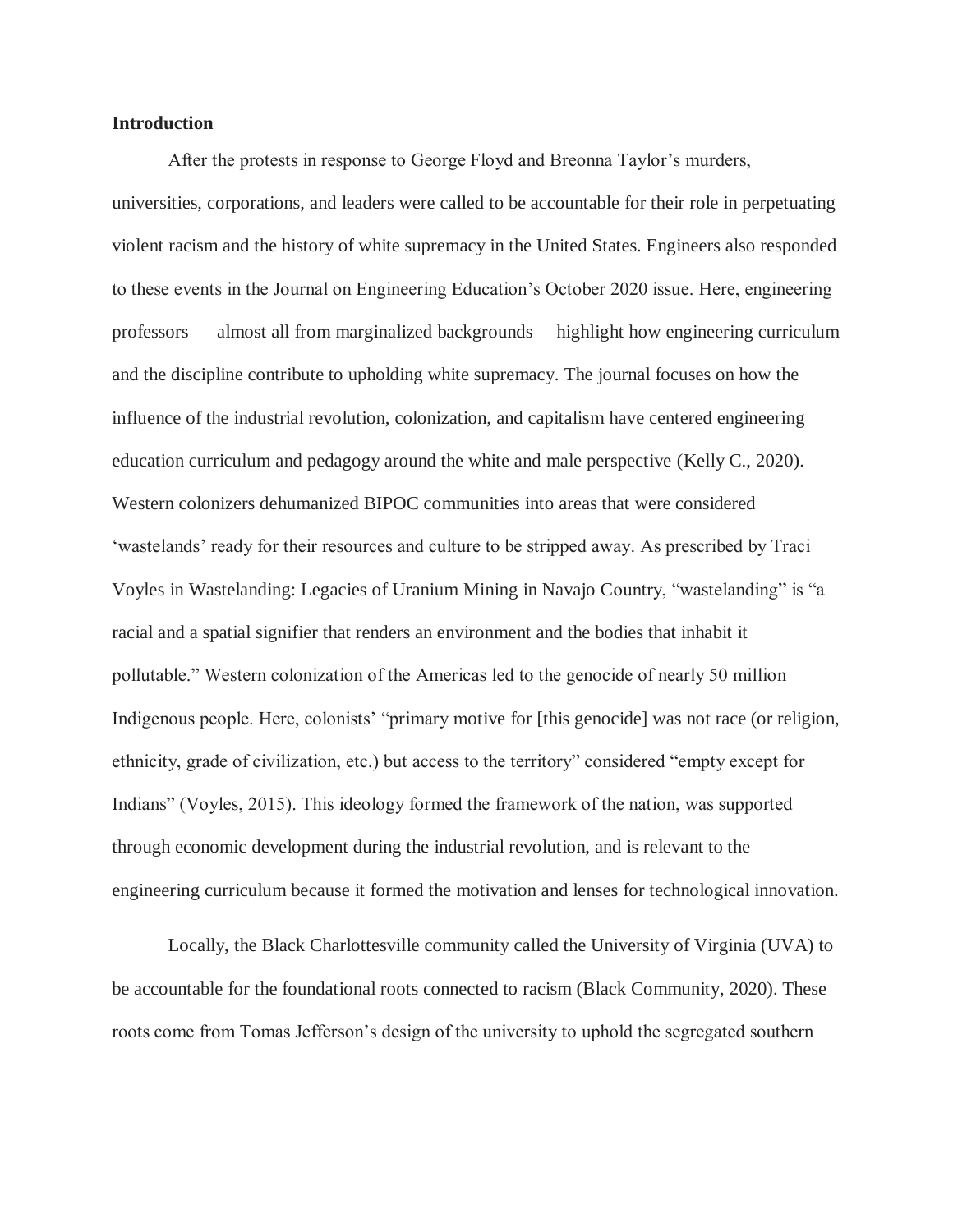society. Further, Jefferson's support of slavery, colonization, and eugenics shaped the social framework at UVA(Kasey J., 2020).

While the School of Engineering and Applied Sciences (SEAS) does advertise a focus on justice and diversity through engineering, the school fails to center equity (UVA Engineering). Centering equity requires social and curricular changes which deemphasize the authority of the dominant male and western perspective. Further, it also fosters an environment where students and professors learn from their unique experiences and expertise. This co-learning breaks generational social differences while creating an environment of accountability and respect for all parties. Theoretically, SEAS tries to address UVA's history of racism in the engineering school's required course STS 1500; however, the curriculum and discussions fail to address the relevance and necessity of understanding how engineers and racism are interconnected. It is also frequently reported by students that the professors are not trained to handle conversations on race and racism, which creates a harmful classroom environment. SEAS must prioritize equity as a core value throughout the engineering school to become an anti-racist program that fosters social and educational inclusive excellence (UVA Division of Diversity, Equity, and Inclusion, 2021).

As a technical solution, STRIVE (Students and Teachers Revolutionizing Inclusivity Values in Engineering), developed a six-year framework to tangibly provide a framework for interventions, programs, and further research on equity in the SEAS curriculum. This plan contains short, mid, and long-term interventions that specifically address the culture of white supremacy at UVA, which furthers the prioritization of western male perspectives in SEAS. After diagraming the components of this socio-technical problem, the Actor Network Theory (ANT) highlighted that western cultural influences and people had the largest influence over the SEAS curriculum. The actor-network theory is the "framework and systematic way to consider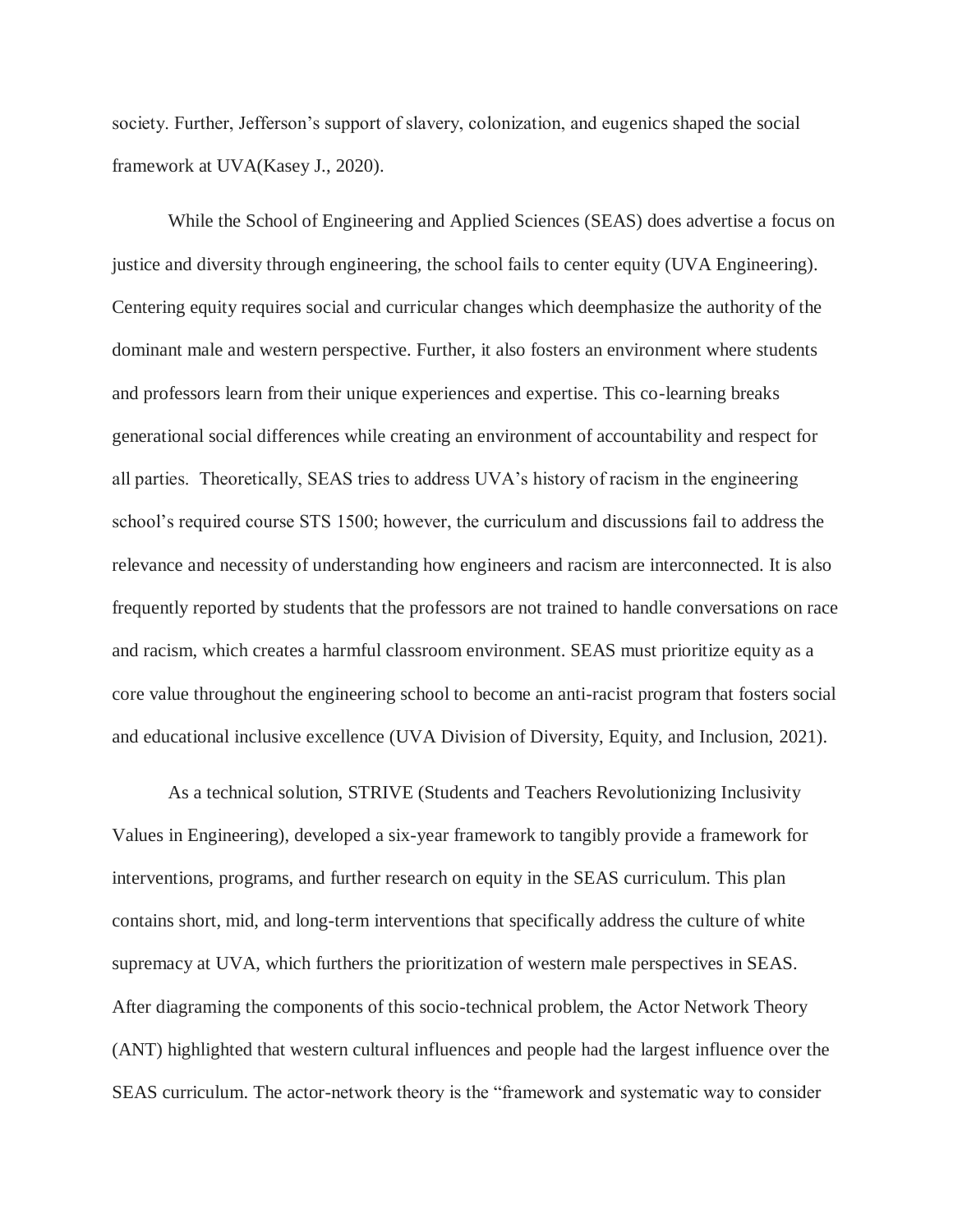the infrastructure surrounding technological achievements. Assigns agency to both human and non-human actors (e.g. artifacts)" (David L., 2020). The interventions were developed by analyzing the actors of the engineering curriculum that are specific to UVA's historical context and targeted human opinions, reflections, and biases. These interventions are supported on the social side, with the analysis between SEAS and engineering programs explicitly prioritizing equity ANT frameworks.

#### **Technical Topic**

Jefferson designed UVA to save white Southern men from having to attend Northern universities that would be "poisoned by the federalist doctrines of the North" (Louis N. and Maurie M., 2019). Here, he wanted to create a school where he could pass on his values of a segregated society as the "Father of the University" to future students (Monticello, 2015). This legacy is also deeply connected to Charlottesville's foundation in Confederate history and legacies of the "Lost Cause". This "Lost Cause" movement "argued for a distinctive Southern culture and for the preservation of the heroism of their cause", which Southern towns quickly accepted because it allowed them to view the Civil War as a "battle lost in the long war to White dominance" (American Battlefield Trust, 2020). This battle has violently continued in Charlottesville as recently as August 11th and 12th in 2017 (Louis N. and Claudrena H., 2018). All of these components create a foundation of inherent support of white supremacy by UVA and SEAS which will continue unless explicitly addressed.

As a technical solution, STRIVE (Students and Teachers Revolutionizing Inclusivity Values in Engineering) is building social momentum to demand accountable structural changes in SEAS through educational and behavioral interventions. STRIVE is an undergraduate initiative working with professors and graduate students to decolonize and deconstruct the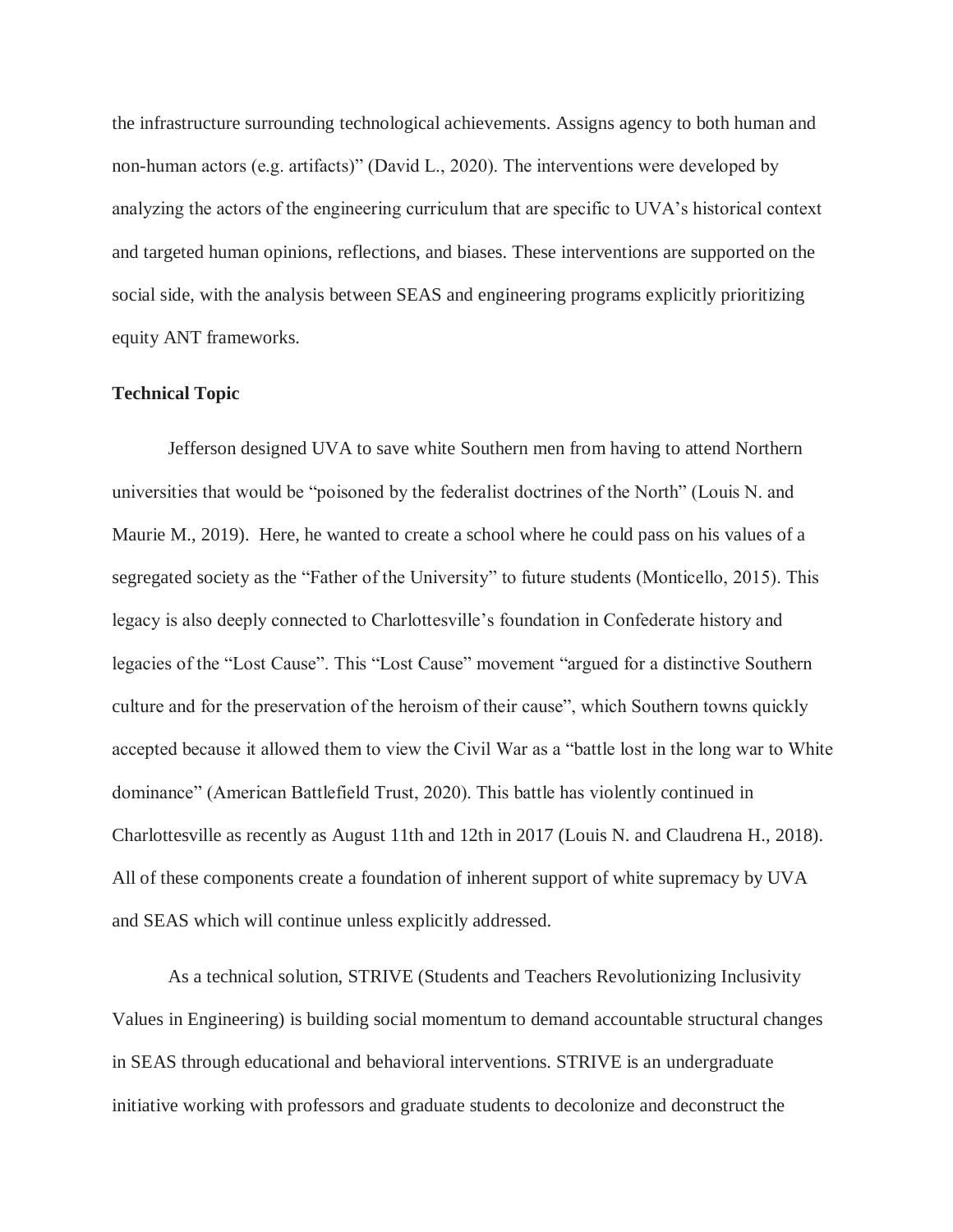foundation of white supremacy in SEAS. This initiative addresses needs laid out by both the Racial Equity Task Force and Black Charlottesville community while fitting into the inclusive excellence framework. The overarching goal is to fully restructure the core engineering curriculum and student educational experience to ensure engineers' average deficit in historical and social justice topics is accounted for, students are welcomed into classrooms using culturally sustaining pedagogy, and professors are prepared to moderate conversations on race and privilege (Eswaran S., Toluwalogo O., Jeffery T., 2018).

The planning for STRIVE took an extensive literature review, numerous meetings with professors and administrators, and securing funding for the interventions through grants. When creating a mind map, STRIVE identified that the largest components that influenced the core engineering curriculum at UVA were pressures from cultural norms and people. After these connections were found from the socio-technical model, our technical focus turned to design interventions that targeted these components and functioned in the trading zones between engineers and humanities discussions, UVA and the Black Charlottesville community, and SEAS professors and students. Currently, STRIVE has helped design, organize, and run the newly mandatory first-year historical tour and discussion program and is analyzing the impact on firstyear engineering students. This successful program has given STRIVE the foundation and support to implement our future intervention.

STRIVE currently has a framework of short (present-1 year), mid (2-4 years), and long (5-6 years) for interventions targeting UVA students' lack of knowledge of the school's history and its relation to trends of racism and white supremacy throughout the country and engineering's culture of perpetuating traditional wastelanding concepts (Voyles, 2015). The short-term programs have been capitalizing on the current momentum of accountability at UVA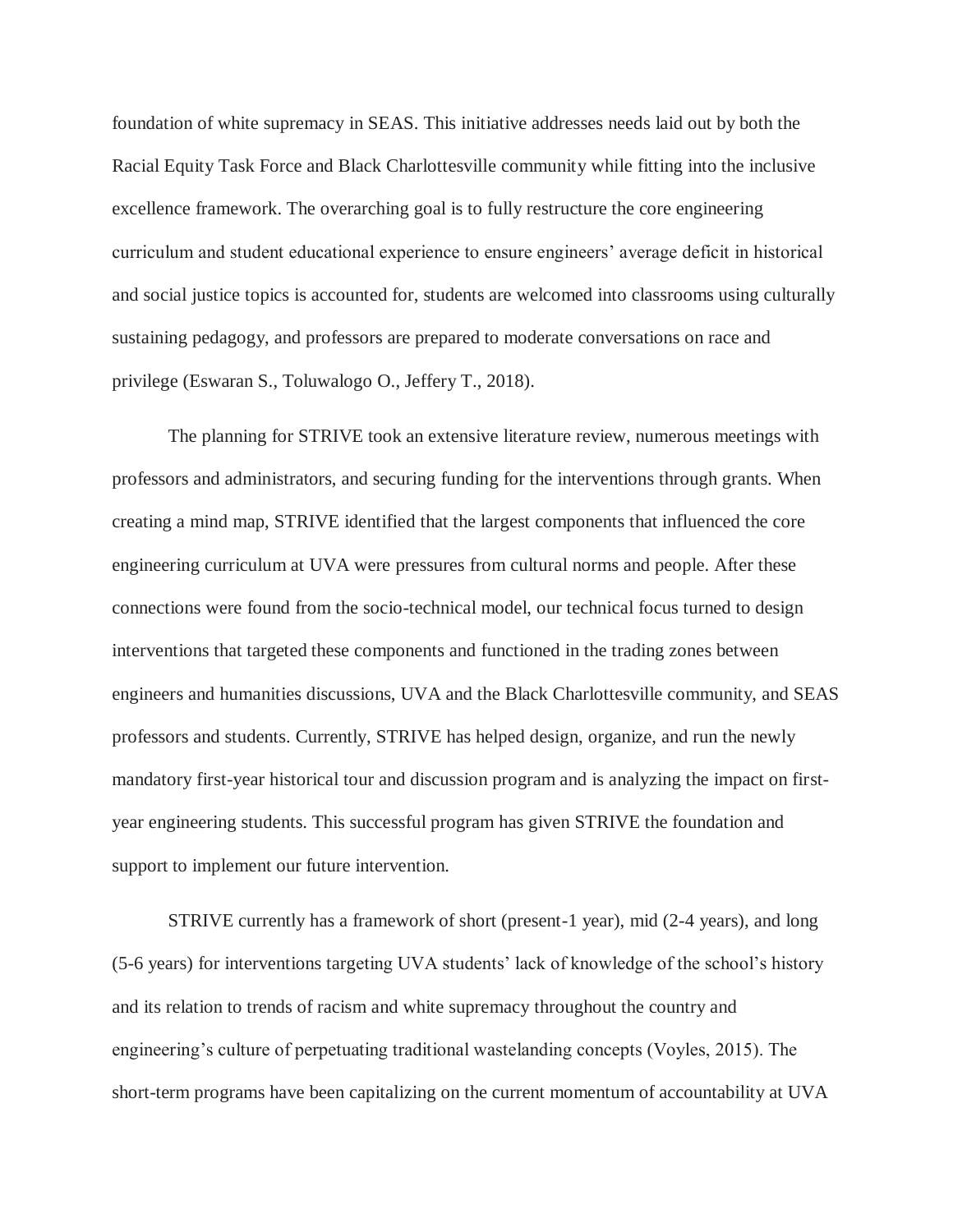(Voices for Equity, 2019). These programs are already under development and given support, so, the focus for analysis will be on the quantitative and qualitative survey and observational data. The mid-term goals currently have grants written for the programs and are waiting for responses. Finally, the long-term goal is hypothesized to come to fruition if these programs and connecting research from professors Juan Garibay, Rosalynn Berne, and Garrick Louis can also have success in their grants. The goals are outlined in Appendix A.

# **STS Topic**

Engineering is still a predominantly white and male profession in the United States (Data USA, 2020)(Shi, 2018). These demographics are influenced by the social and cultural perspectives prioritized in society, some of which were developed and instilled in the foundation of the country and UVA by Thomas Jefferson. Western colonization, as carried out by Thomas Jefferson and settlers during Manifest Destiny, valued the masculine domination of conquest and the economic power gained from extracting resources (Cronon, 1995). Manifest Destiny is the "self-serving belief of white Americans to rationalize the removal of American Indians from their native homelands because the expansion of the United States was divinely ordained, justifiable, and inevitable" (Smithsonian American Art Museum, 2019). This ideology formed false ideas of separation of wilderness and society in engineering, where the wilderness originated in wastelands and was available to extractive practices. Dehumanization was a necessity in this process and has simply transformed during the twentieth and twenty-first centuries into manipulative engineering and technical practices that frequently ignore marginalized communities in the planning and approval processes (Federal Energy Regulatory Committee, 2017).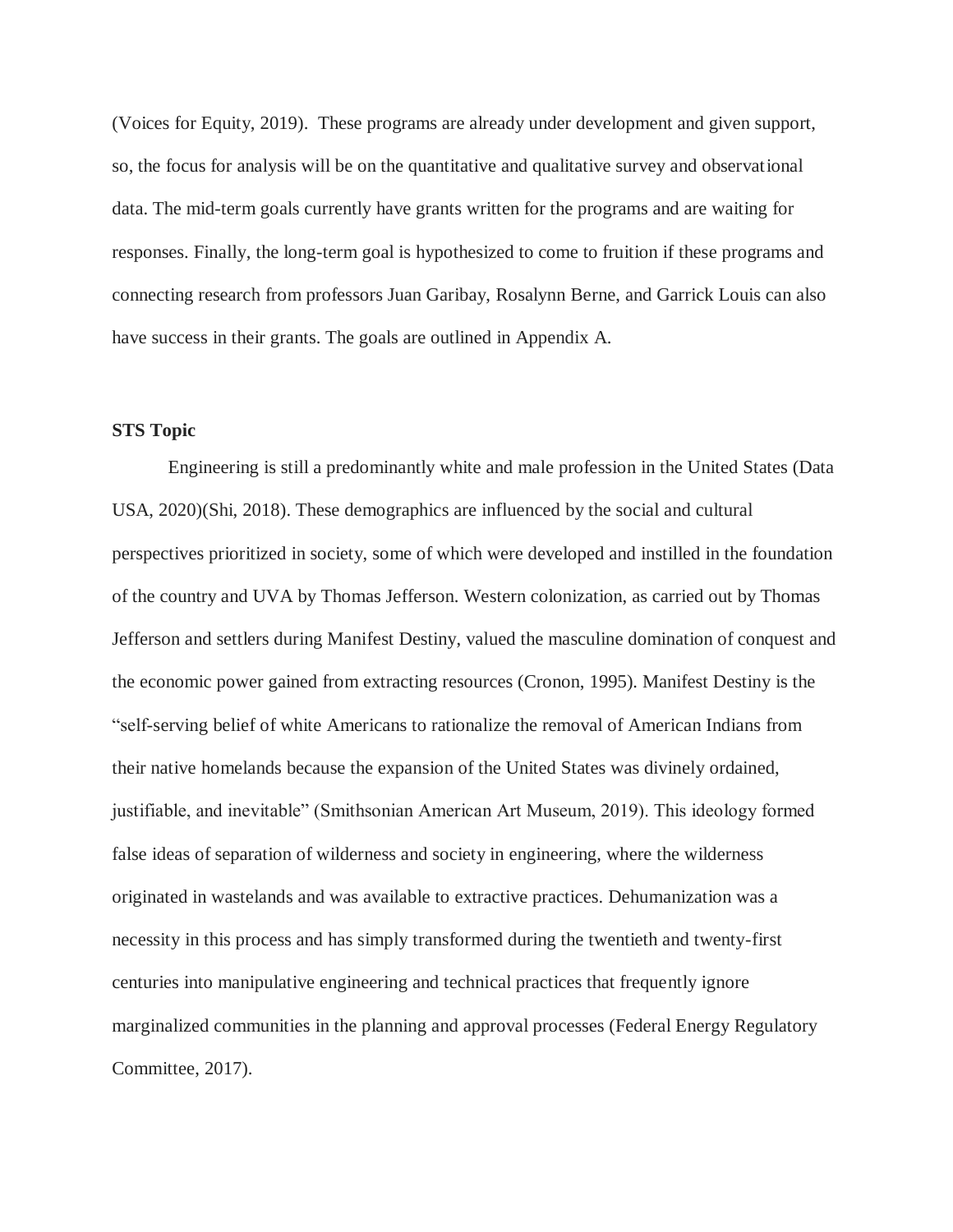At UVA, Jefferson's vision on race, gender, and the value of each, impacted and continues to impact the process of diversifying the student body. In 1898, the university expanded on Jefferson's "lack of contemplation for female education" and declared that higher education would "unsex women '' (McInnis, M. D., & Nelson, L. P, 2019). This decision coincides with the manifest destiny ideology of masculine domination and was influenced by the university's eugenics research. Here, the university believed that educating white women, the only women at this time considered for coeducation, would lower birth rates and thus allow Black populations to increase in comparison (Preston R., 2017). It is this mentality on both race and gender that continues to impact marginalized students' experiences at UVA because this school was explicitly built in opposition to their identities.

Engineered systems have tremendous impacts on society and individual human lives and the impacts and effects are felt across a broad range of diverse populations. However, as Garrick Louis stated in their National Science Foundation proposal, "engineers are not trained to consider the diverse dimensions and impacts of their work. This has and continues to result in systems that benefit some while harming other members of society." Engineering programs have a responsibility to ensure their graduates are not continuing to perpetuate harm against marginalized communities. In analyzing other movements — most specifically the environmental justice movement— the modern-day unintentional harm that continues is from a lack of emphasis on values-based and ethics-directed missions (Ernst, 2010). This is similar to the engineering curriculum. The lack of this curriculum or focus is from a lack of valuing equality for this extended period. Since the culture and individuals in power did not want equal conditions for men and women and non-white individuals, they did not include this in their frameworks of engineering.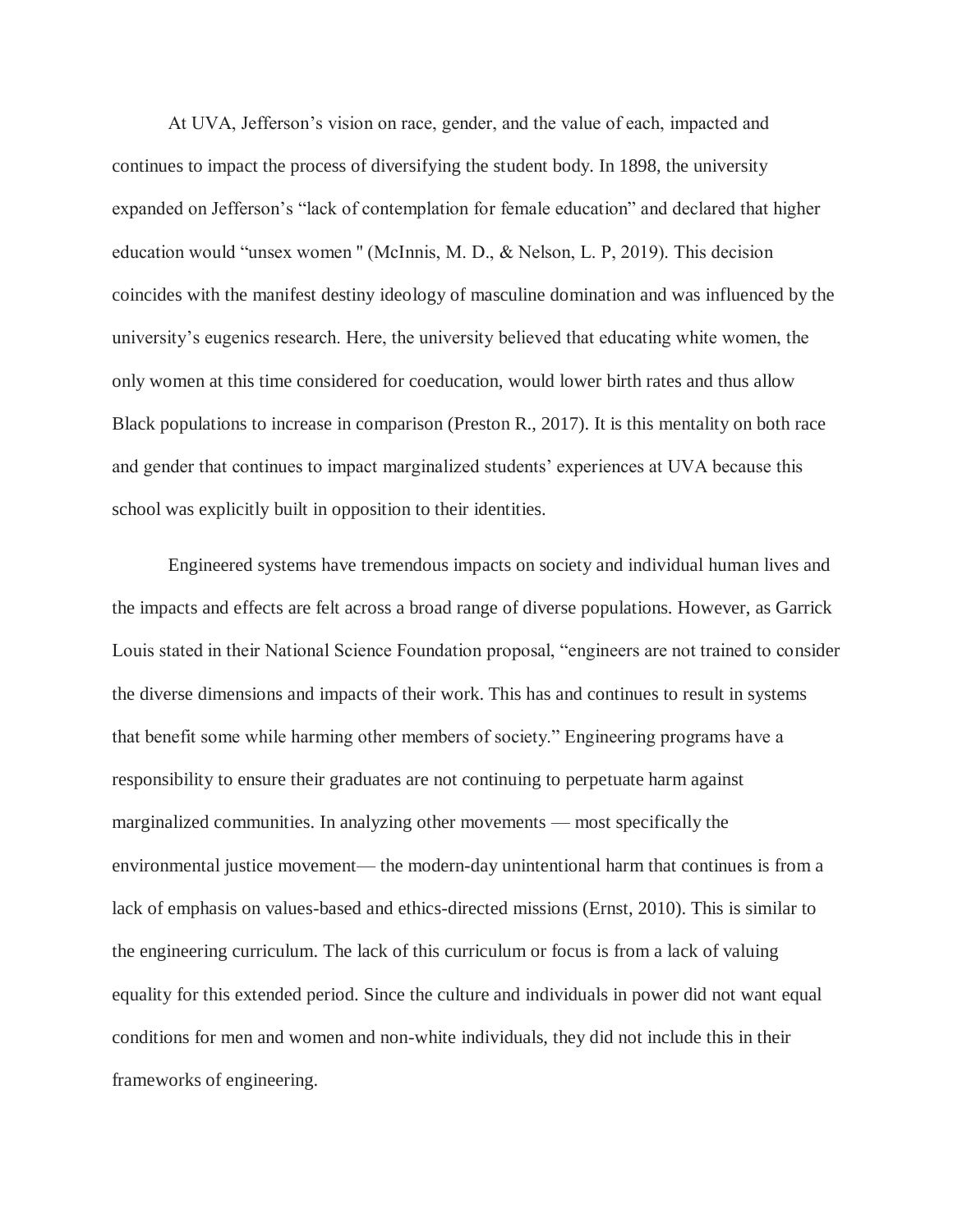While SEAS's core values do include societal impact and excellence through diversity, these are approached on a superficial level. In reality, the mission statement and values are misaligned. The mission is focusing on disseminating knowledge and solving global challenges but does not specifically state the ethics to which this mission will be followed. This is a misalignment in the vision framework and perpetuates solutions that do not target the root problem. The misalignment here is part of a principal-agent problem that I intend on researching further.

Using the Actor Network Theory, I identified key components — social pressures, implicit biases, cultural influences, historical contexts, communities, stakeholders, and individuals— which impact core engineering requirements. While described as a theory, ANT is actually "a method of problemesation that highlights unseen and tangential connecting points" (Burns, 2017). ANT develops a framework of connections of all actors and influences that highlight how biases and social constructs are connected, formed, and used in engineering while providing areas for solutions with distributive justice and equity in mind (Danielyan & Romanenko, 2021). Designing an equitable engineering curriculum takes a community or localized approach, tailored to each university; however, SEAS can still model restructuring the core engineering requirements off of the general themes of programs that emphasize equity.

ANT's of other universities highlight themes that compare to the findings from UVA's model. These themes serve as the core analysis for interventions and changes at UVA. It must be stated, this work is innovating engineering curriculum and, like any changes or growth, is uncomfortable. Accountability and uncomfortable feelings when addressing these foundational and social injustices at SEAS is a success. This program and research call engineers to reflect on their personal biases, positionality, and privileges, which has not been done on an institutional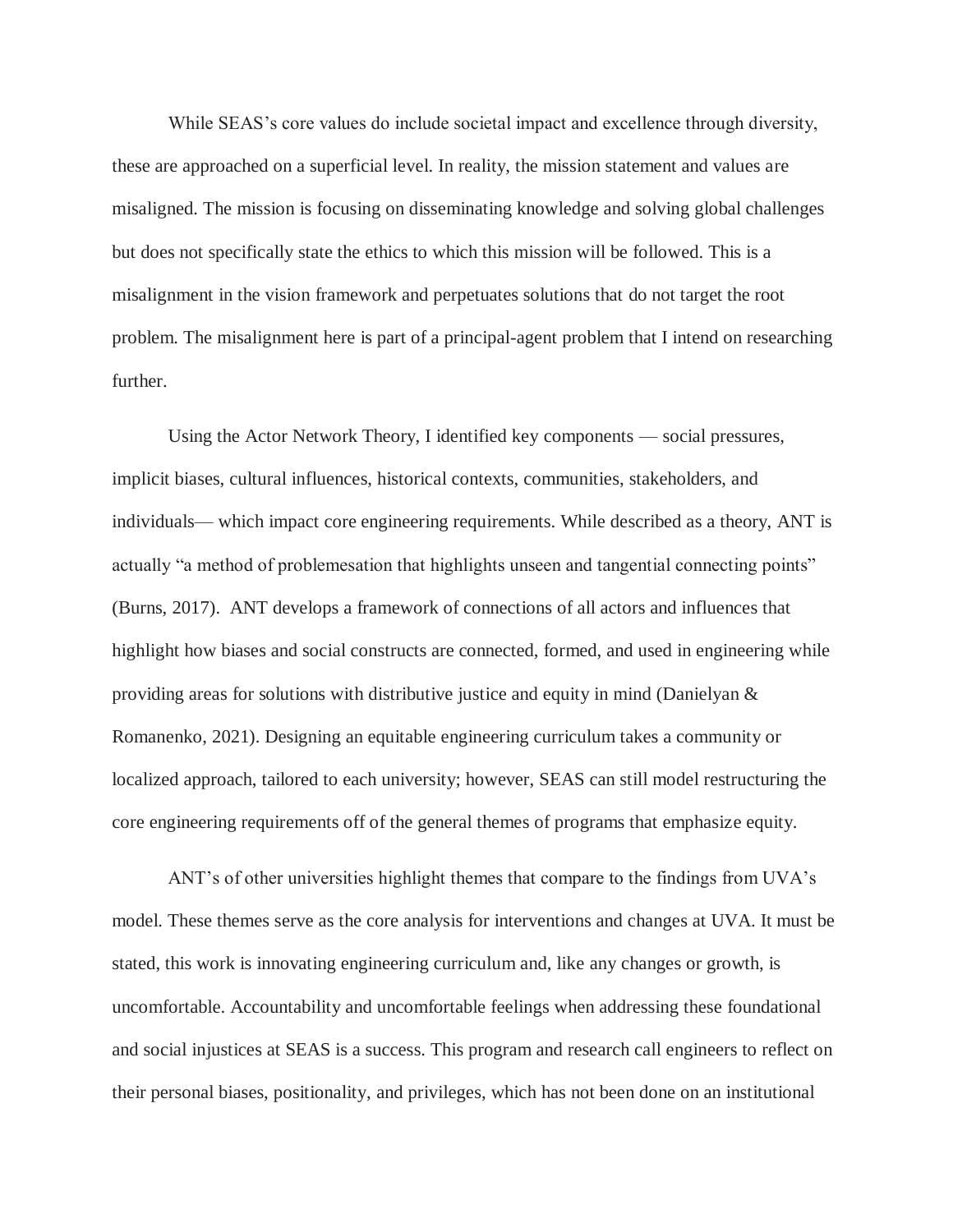level. However, it is these changes and findings from research that support my argument that UVA needs to specifically include ethics-based values in its mission statements to emphasize human impact as a priority and responsibility.

#### **Research question and methods**

Throughout the technical and STS research, STRIVE is investigating how the lack of emphasis on values-based and ethics-directed engineering curriculum at UVA has led to the perpetuation of violent colonial wastelanding. Further, in the STS portion, STRIVE is identifying specific opportunities for intervention to prioritize a learning environment based on diversity, respect, inclusion, value, and equity (DRIVE). Quantitative and observational data from each intervention are being collected through surveys and interviews to measure the impacts of each program. Further, in collaboration with Juan Garibay, this data will be processed in the algorithm he designed for his paper on 'STEM Students' Social Agency and Views on Working for Social Change: Are STEM Disciplines Developing Socially and Civically Responsible Students?' Here, Garibay finds engineering students have a deficit in social and civic responsibility, in comparison to other STEM and humanities students. Garibay then analyzes how professors' value of diversity in engineering curriculum impacts this deficit (Garibay, 2015). After meetings with Garibay, the survey and observational data collected by STRIVE fits into this model and can contribute and benefit from this previous analysis to further highlight areas to intensify or reduce specific interventions. These preliminary surveys and analyses on the value of diversity from engineers are the leading data analysis for these interventions. We are using similar survey questions and the same program developed by Garibay.

## **Conclusion**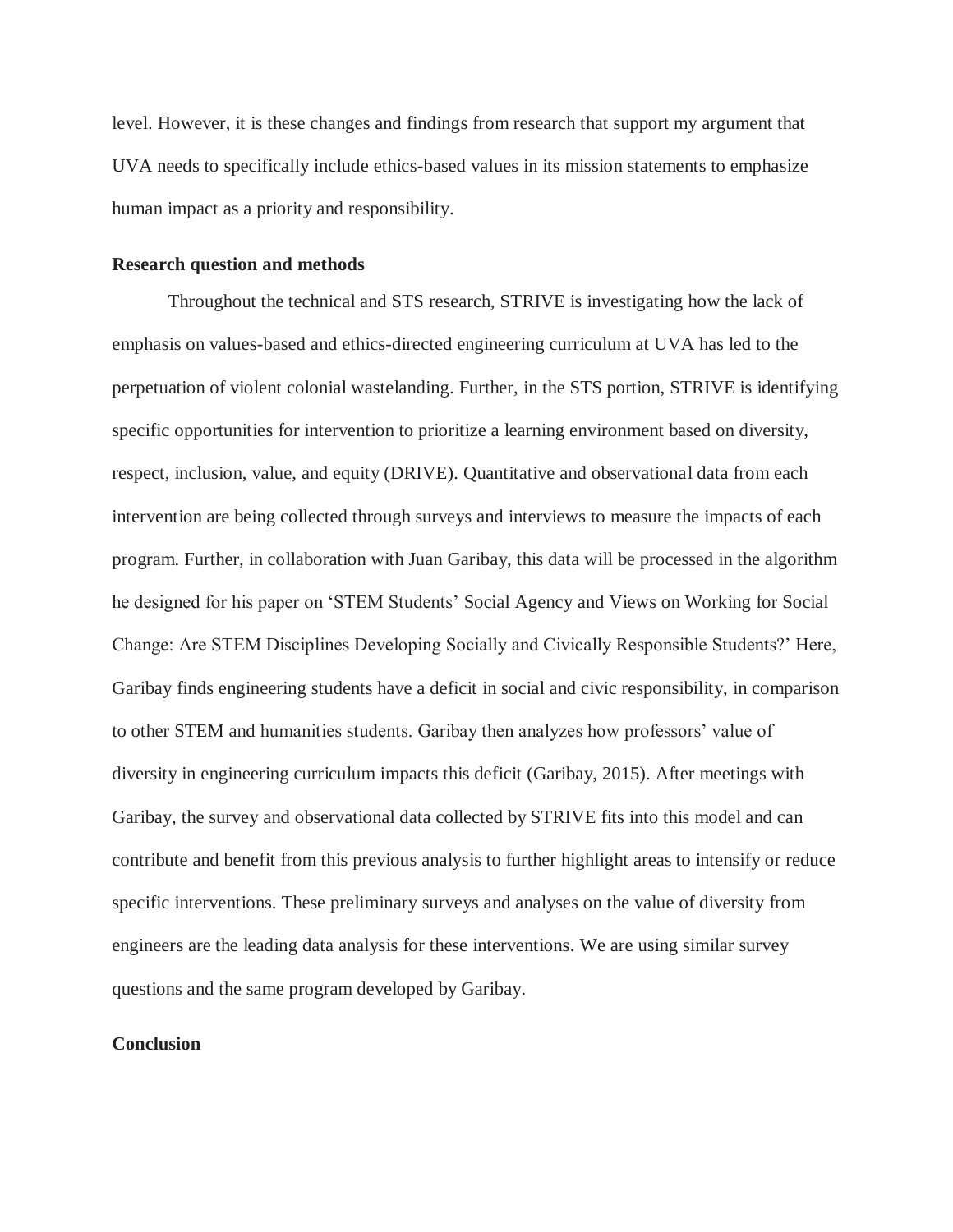Since a misalignment of vision and stated values has influenced the lackings in the engineering curriculum, STRIVE has designed multiple interventions and a framework to incrementally change the culture, human knowledge, and curriculum in the engineering school. Through analyzing the successes of engineering programs that explicitly prioritize and include social justice in the core requirements, ANT comparisons will provide targets for the interventions. This analysis through the actor-network theory, as a principal-agent problem, and through trading zones will shape the argument for including specific ethics and values-based language in the mission statement. Combining the long-term framework from STRIVE and analysis of how our mission statement has misdirected the goals of the program will hopefully target cultural and interpersonal changes enough and build enough momentum of support to lead to complete analysis and restructuring of core engineering requirements.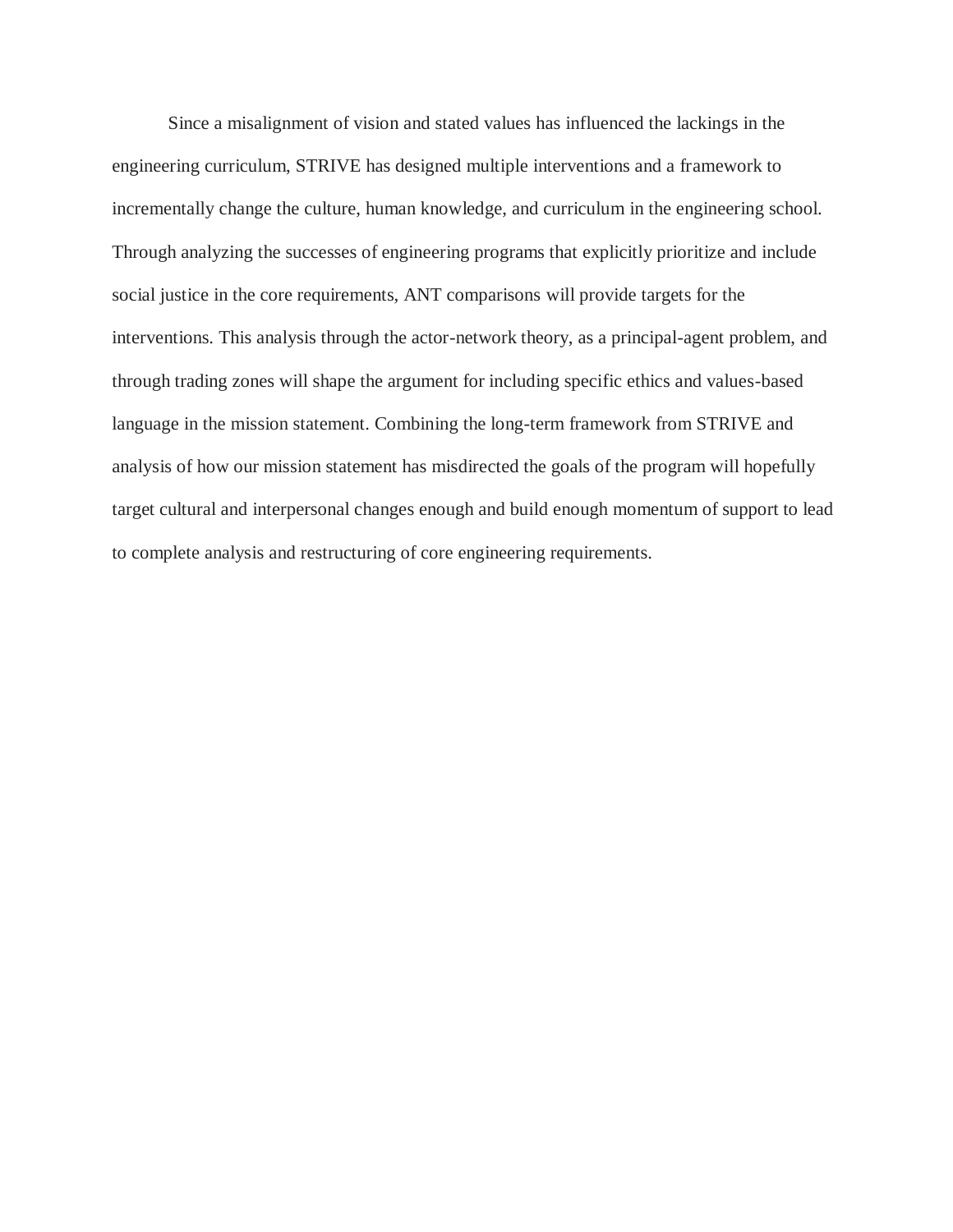# **Appendix**

Appendix A:

# **Short (present- 1 year):**

- I. Inclusion of educational slides throughout the engineering school
	- A. This program will provide a database of PowerPoint slides. This database contains three categories: 'Contextualizing UVA's History', 'Designed Racism', and 'Alumni Successes.' Every week each class in the engineering school must discuss one of these slides, connecting the slide to their particular class, technical solution, or potential career path. Looking for implementation within the ESE department during the spring semester to pilot the program.
- II. Oral History Exhibit of SEAS Integration and Coeducation
	- A. In collaboration with Reflections: Oral History at UVA to be presented in Spring 2022.
	- B. Focusing on rebuilding relationships with BIPOC and female alumni and collecting their narratives of their time at SEAS.
- III. Collaborating with Professors Keith Williams and Ben Laugelli on developing the new STS1500/ENGR curriculum
- IV. Creating introduction slides for all the maintenance and facilities workers throughout SEAS.
	- A. Including pictures and bios submitted by each individual who chooses to participate. Slides then included on TVs throughout SEAS. Students will be encouraged to get to know the facilities and maintenance workers. Addressing the history of UVA's segregation, the treatment of the Black Charlottesville community, and a general disregard for the workers providing necessary services for the functioning of the university.
- V. Expanding STRIVE numbers to ensure longevity within the engineering program and commitment to these goals.
- VI. Designing a website based on trading zones to educate engineers on environmental justice and the Rights of Nature to limit the support of hazardous projects.
	- A. Designed in collaboration with SunTribe Solar and the Social Justice in Engineering Workshop and under the guidance of Kimberley Fields and Leidy Klotz (draft published by December)

**Mid (2-4 years):**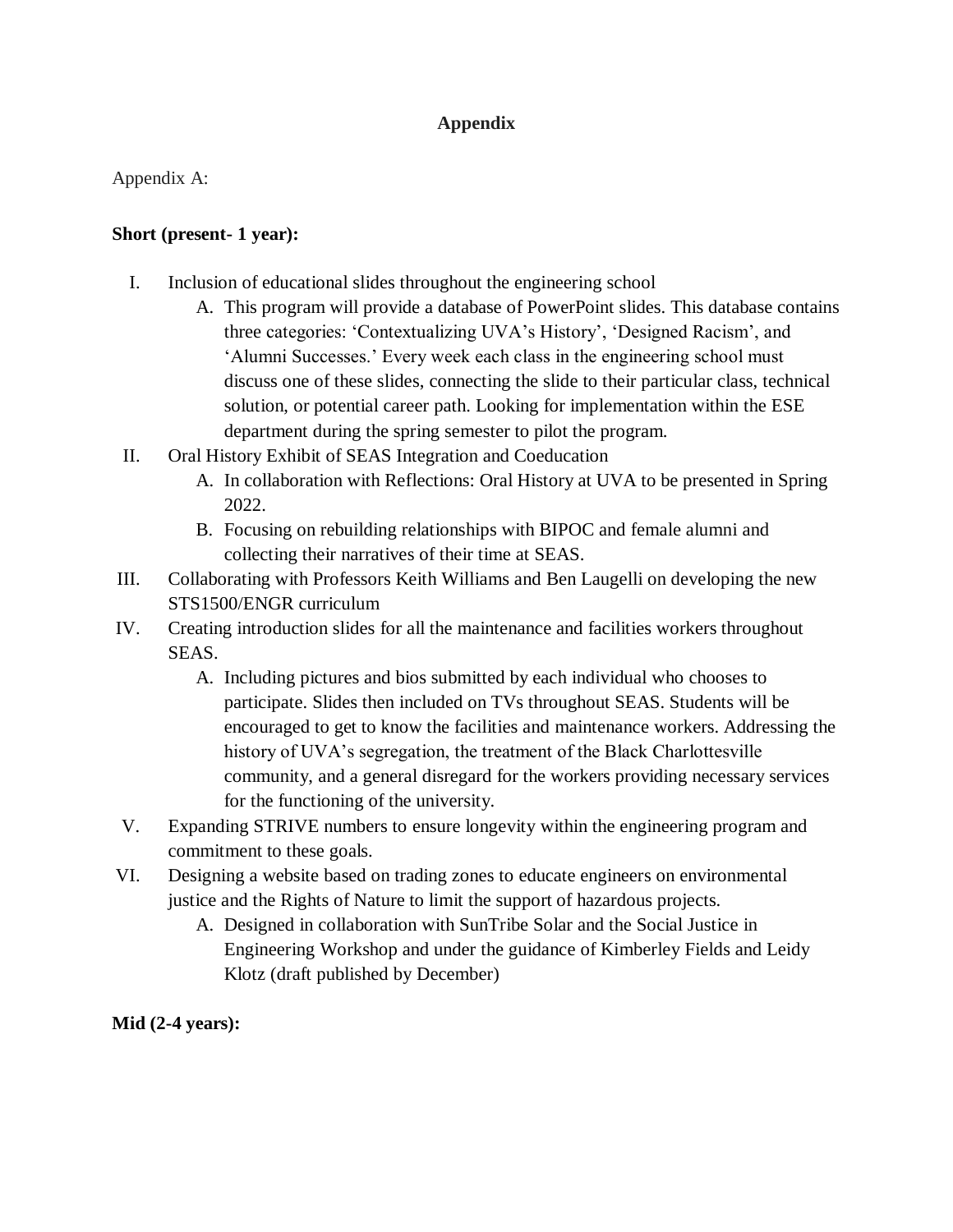- I. Creation of a grant program partnering undergraduates with professors to redesign a course's curriculum with a focus on including diversity, equity, and inclusion throughout the class.
	- A. Creating between 6-10 pairs that can take their research and findings into their smaller learning communities (i.e. major departments and classroom discussions), creating an ever-expanding network of impact. Currently collaborating on this program with the Center for Teaching Excellence.
	- B. Has the potential to expand with Professor Louis' NSF proposal by having cross UVA and local minority-serving institution partnerships.
- II. Create direct pathways for classes to work with the Charlottesville community in outreach projects targeting the requests and needs of the local community.
- III. Mandating all professors attend moderator training for discussions concerning race and privilege.

# **Long: (5-6 years):**

- I. Complete overhaul of core engineering curriculum ensuring that social justice, human impact, and one's privilege are adequately addressed.
	- A. Including culturally sustaining pedagogy throughout every class.
	- B. Examining how traditional teaching examples may or may not be connected to White supremacy.
	- C. Including classes relating courses technical material and social justice in core major requirements.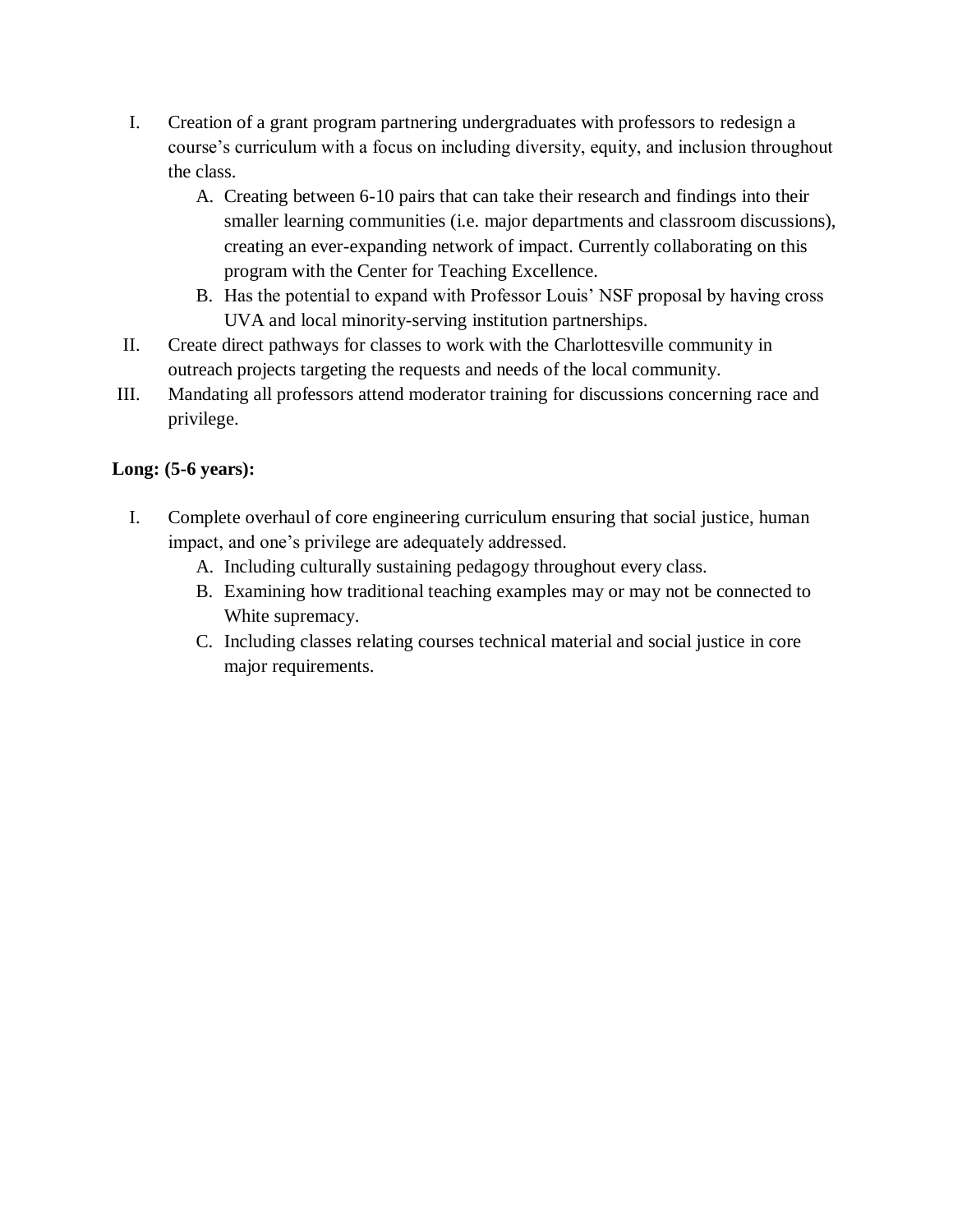#### **Resources**

- American Battlefield Trust. October 30, 2020. The Lost Cause: Definition and Origins. Retrieved from May 6, 2021, from https://www.battlefields.org/learn/articles/lost-cause-definitionand-origins
- Black UVA Community. (June 2020). Solutions Proposed by the Black Community to Improve Racial Equity on Grounds. Retrieved March 5, 2021, from http://voicesforequity.virginiaequitycenter.org/assets/documents/Solutions%20Proposed %20by%20the%20Black%20Community%20to%20Improve%20Racial%20Equity%20o n%20Grounds.pdf
- Burns, J. P. (2017). Power, curriculum, and embodiment. *Power, Curriculum, and Embodiment*, 1–23. https://doi.org/10.1007/978-3-319-68523-6\_1
- Carroll, M. (2018). Understanding curriculum: An actor network theory approach. *Studies in Self-Access Learning Journal*, 247–261. https://doi.org/10.37237/090302
- Cronon, William. "The Trouble with Wilderness; or, Getting Back to the Wrong Nature." William Cronon - Homepage,

[www.williamcronon.net/writing/Trouble\\_with\\_Wilderness\\_Main.htm](http://www.williamcronon.net/writing/Trouble_with_Wilderness_Main.htm)

- Danielyan, N., & Romanenko, Y. (2021). "revolution" tendencies in higher education system through actor–network theory. *The Philosophical Forum*, *52*(2), 115–120. https://doi.org/10.1111/phil.12289
- David, L. (2007, March 23). Actor-Network Theory (ANT). Retrieved October 4, 2021, from <https://www.learning-theories.com/actor-network-theory-ant.html>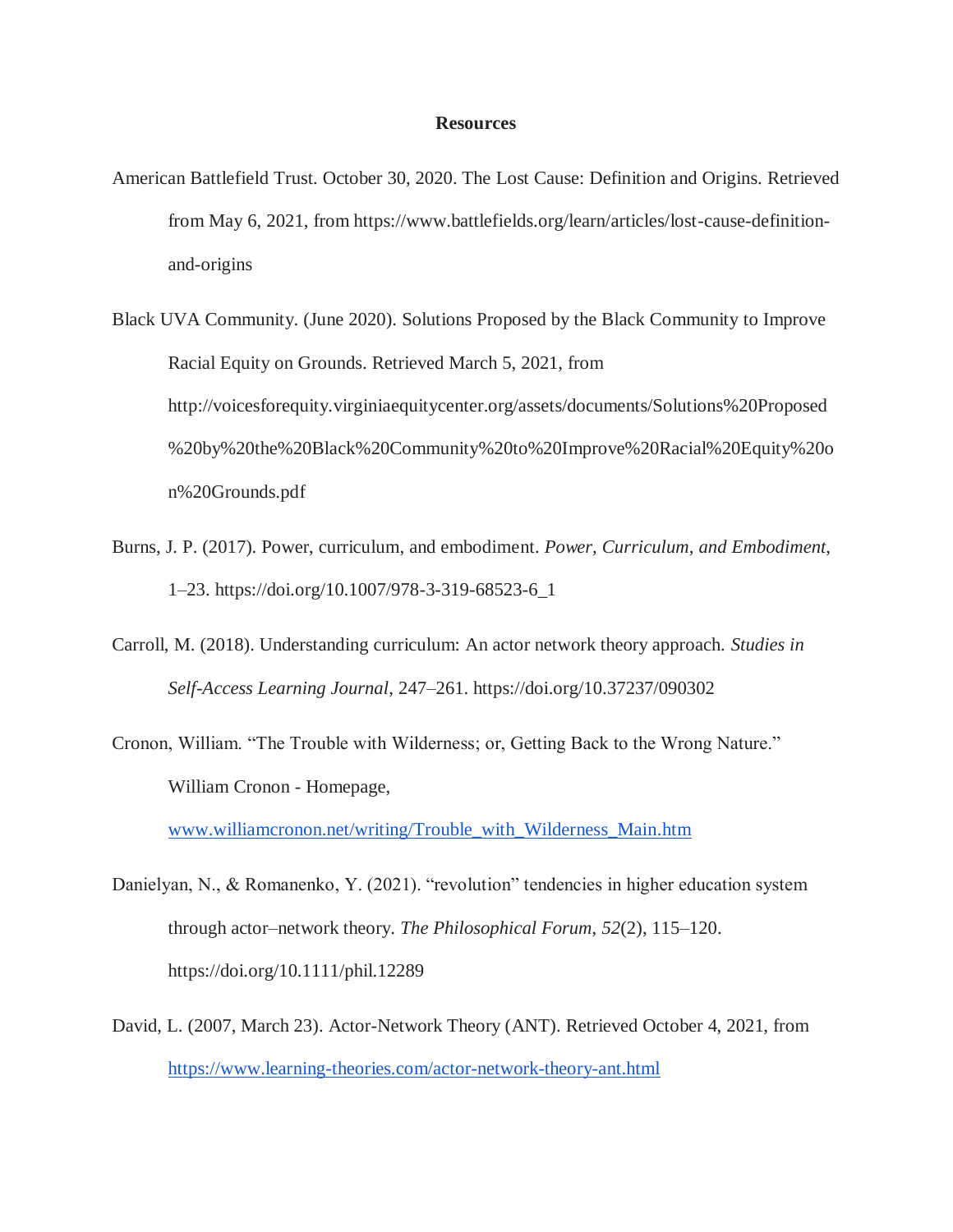Engineering Data USA. Data USA. (n.d.). Retrieved October 14, 2021, from https://datausa.io/.

- Eswaran S., Toluwalogo O., Jeffery T. Engineering for a better future Carnegie Mellon University. (n.d.). Retrieved October 14, 2021, from https://engineering.cmu.edu/accelerator/\_files/documents/engineering-a-better-future.pdf.
- Ernst, H. R. (2010). "Environmental Conflict: A Clash of Values." In Fight for the bay: Why a dark green environmental awakening is needed to save the Chesapeake Bay. essay, Rowman & amp; Littlefield Publishers.
- Federal Energy Regulatory Committee, "Comments by Lakshmi Fjord, working with Union Hill Historic Preservation and Environmental Justice partners re: Atlantic Coast Pipeline and Supply Header Project Draft Environmental Impact Statement." Office of Energy. April 6, 2017. 5.
- Gorman, M. E. (Ed.). (2010). Trading Zones and Interactional Expertise: Creating New Kinds of Collaboration. The MIT Press.<http://www.jstor.org/stable/j.ctt5hhhrw>
- Garibay, J. C. (2015). Stem students' social agency and views on working for social change: Are stem disciplines developing socially and civically responsible students? Journal of Research in Science Teaching, 52(5), 610–632. https://doi.org/10.1002/tea.21203
- Kasey, J. (2020, November 13). Mapping Indigenous/UVA Relations: Stories of Space, Place, and Histories. Retrieved from November 13, 2020, from [https://ihgc.as.virginia.edu/news/mellon-fellows-seminar-kasey-jernigan-](https://ihgc.as.virginia.edu/news/mellon-fellows-seminar-kasey-jernigan-%E2%80%9Cmapping-indigenousuva-relations%E2%80%9D) [%E2%80%9Cmapping-indigenousuva-relations%E2%80%9D](https://ihgc.as.virginia.edu/news/mellon-fellows-seminar-kasey-jernigan-%E2%80%9Cmapping-indigenousuva-relations%E2%80%9D)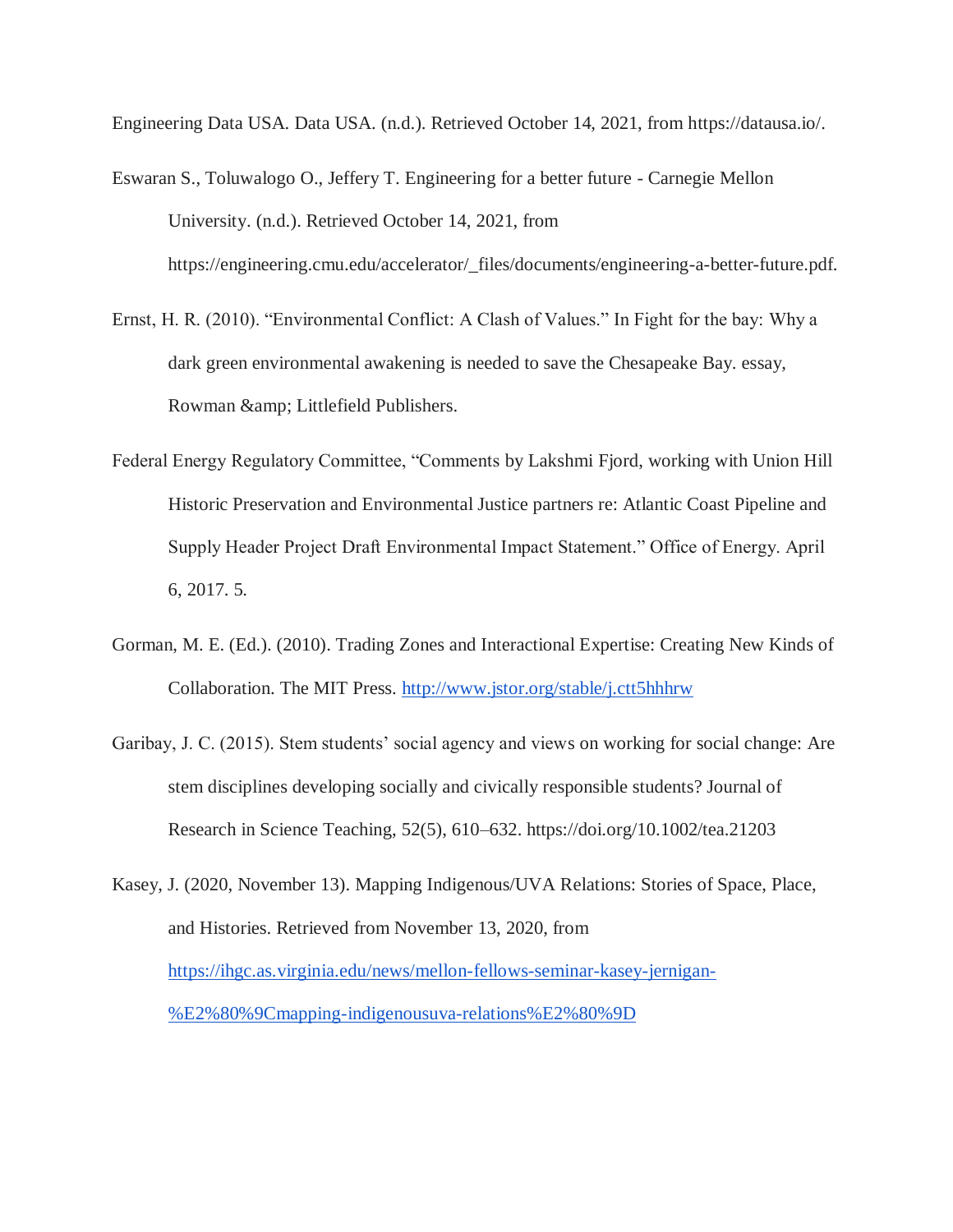- Kelly, C. (October 2020). Racism is the manifestation of White supremacy and antiracism is the answer. The Research Journal for Engineering Education.
- McInnis, M. D., & Nelson, L. P. (2019). Educated in tyranny: Slavery at Thomas Jefferson's university. University of Virginia Press.
- Nelson, L. P., & amp; Harold, C. N. (2018). Charlottesville 2017 The Legacy of Race and inequity. University of Virginia Press.
- Preston, R. September 27, 2017. Eugenics at UVA and Its Impact on Race and Gender Inequity. Power, Violence and Inequality Collective.
- Resources. Voices for Equity. (n.d.). Retrieved July 14, 2021, from [http://voicesforequity.virginiaequitycenter.org/.](http://voicesforequity.virginiaequitycenter.org/)
- Shi, Y. (2018). The puzzle of missing female engineers: Academic preparation, ability beliefs, and preferences. Economics of Education Review, 64, 129–143. https://doi.org/10.1016/j.econedurev.2018.04.005
- Smithsonian American Art Museum. Manifest Destiny and Indian Removal. Retrieved October 6, 2021, from https://americanexperience.si.edu/wp-content/uploads/2015/02/Manifest-Destiny-and-Indian-Removal.pdf
- Thomas Jefferson's Monticello Official Website. Monticello. (1970, October 23). Retrieved October 14, 2021, from https://www.monticello.org/.
- UVA Engineering. UVA Engineering's Roadmap to Excellence. Retrieved October 8, 2021, from [https://engineering.virginia.edu/sites/default/files/common/offices/marketing-and](https://engineering.virginia.edu/sites/default/files/common/offices/marketing-and-communications/UVA%20Engineering%20Roadmap%20to%20Excellence.pdf)[communications/UVA%20Engineering%20Roadmap%20to%20Excellence.pdf](https://engineering.virginia.edu/sites/default/files/common/offices/marketing-and-communications/UVA%20Engineering%20Roadmap%20to%20Excellence.pdf)